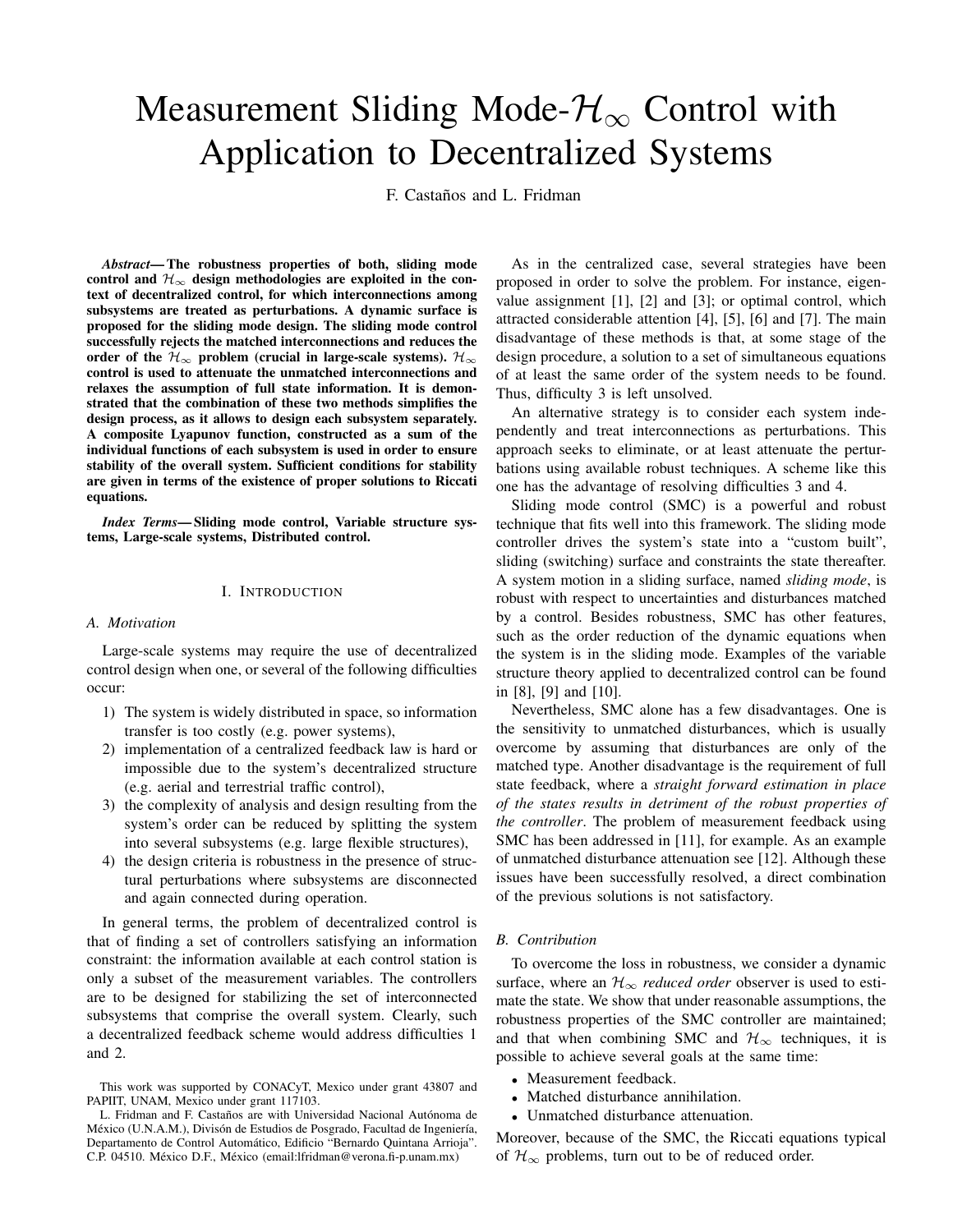#### *C. Paper Structure*

In this paper, sliding mode control combined with  $\mathcal{H}_{\infty}$ methods is applied to the decentralized control problem. In section II, we give a formal statement of the problem. A short review of the  $\mathcal{H}_{\infty}$  theory is given in section III. In section IV the  $H_{\infty}$  and SMC techniques are combined, achieving matched disturbance rejection and unmatched disturbance attenuation. In section V the methodologies developed are applied to the decentralized control problem, where a Lyapunov function for the overall, interconnected system is used for stability analysis. Sufficient conditions for stability are then given in terms of resolvability of Riccati equations.

#### II. PROBLEM STATEMENT

Consider a linear time invariant decentralized system with  $\nu$  control stations

$$
\dot{x}_i(t) = A_i x_i(t) + B_i u_i(y_i, t) + \sum_{j \neq i}^{\nu} A_{ij} x_j(t)
$$
 (1a)

$$
y_i(t) = C_i x_i(t), \quad i = 1, 2, ..., \nu
$$
 (1b)

where  $x_i(t) \in \mathbb{R}^{n_i}$  is the state vector,  $y_i(t) \in \mathbb{R}^{p_i}$  are the available measurements and  $u_i(x_i, t) \in \mathbb{R}^{m_i}$  is the control action of the *i*th station at time  $t \in \Re$ . Note that  $u_i$  satisfies the information constraint, it depends on  $y_i$  only.  $A_i$ ,  $B_i$ and  $C_i$  are matrices of appropriate dimensions.  $\sum_{j\neq i}^{V} A_{ij} x_j$ represents the influence of the other stations, where the  $A_{ij}$ 's are, again, matrices of appropriate dimensions. In what follows, whenever the subscript i appears, it is assumed that the properties stated hold for all  $i = 1, 2, \ldots, \nu$ .

The objective is to design each of the control laws  $u_i$  so that system (1) is semi-globally asymptotically stable.

*Assumption 1:*  $\text{rank}(C_i B_i) = m_i$ .

We will consider system (1) as a set of perturbed systems

$$
\dot{x}_i(t) = A_i x_i(t) + B_i u_i(y_i, t) + \eta_i(x^{\bar{i}})
$$
  

$$
y_i(t) = C_i x_i(t).
$$

 $x$ , the whole state, is defined as

$$
x \triangleq \begin{bmatrix} x_1^T & x_2^T & \dots & x_\nu^T \end{bmatrix}^T,
$$

 $x^{\overline{i}}$  is understood in the same way as x, but with  $x_i$  removed

$$
x^{\overline{i}} \triangleq \begin{bmatrix} x_1^T & x_2^T & \dots & x_{\nu}^T & \langle x_i \rangle^T \end{bmatrix}^T,
$$

and the nominal systems are

$$
\dot{x}_i(t) = A_i x_i(t) + B_i u_i(y_i, t)
$$
\n(2a)

$$
y_i(t) = C_i x_i.
$$
 (2b)

The perturbations  $\eta_i$ , resulting from the interconnections, are thus defined as

$$
\eta_i(x^{\bar{i}}) = \sum_{j \neq i}^{\nu} A_{ij} x_j(t)
$$
\n
$$
= A^{\bar{i}} x^{\bar{i}}, \quad A^{\bar{i}} \triangleq [A_{i1} \quad A_{i2} \quad \dots \quad A_{i\nu} \quad \backslash A_{ii}]
$$
\n(3)

*Assumption* 2: The initial state  $x(t_0)$  is bounded by a known constant q,  $||x(t_0)|| \leq q$ .

With the preceding assumptions in mind, we can restate our problem as follows: *design* ν *control laws for the nominal systems (2), so that perturbations (3) do not affect the stability of system (1)*.

## III.  $\mathcal{H}_{\infty}$  CONTROL, SHORT REVIEW

In this section we make a short review of the standard  $\mathcal{H}_{\infty}$ state-space control problem as presented in [13], where the methodology is paralleled to the one proposed in  $\mathcal{H}_2$  theory, originally termed Linear Quadratic Gaussian (LQG).

## *A. Overview*

According to [14], the most general block diagram of a control system is



where  $G$  is called the generalized plant and  $K$  is the controller. The output  $z$  is a penalty variable which may contain an error signal; y is composed of the available measurement variables;  $u$  is the control input and  $w$  contains all external inputs, including disturbances, sensor noise and commands. The resulting closed-loop transfer function from  $w$  to  $z$  is denoted by  $T_{zw}$ .

The objective is to minimize  $||T_{zw}||_{\infty}$ , where the  $\mathcal{H}_{\infty}$  norm, defined in the frequency domain of a stable transfer matrix  $G(s)$  is

$$
||G(s)||_{\infty} \triangleq \sup_{\omega} \sigma_{max}[G(jw)].
$$

With this objective in mind, the  $\mathcal{H}_{\infty}$  and  $\mathcal{H}_2$  control algorithms are put in the same setting; as it is shown in [13], the LQG problem, when translated to the frequency domain (i.e.,  $\mathcal{H}_2$ ) can be formulated in terms of minimizing  $||T_{zw}||_2$ .

An interesting result arises when the  $\mathcal{H}_{\infty}$  control problem is translated to the time domain. In the general case, the resulting state-space controller has an estimator-state feedback structure, similar to LQG controllers.

Despite the similarities outlined, there is a fundamental difference: when the infinite norm is used, we can only find explicit solutions for  $||T_{zw}||_{\infty} < \gamma$ , where  $\gamma$  is grater than it's optimum value. For the optimum to be found, a search is required. This stands in contrast to  $\mathcal{H}_2$ , where the optimum  $\gamma$ can be calculated straight forward.

Whilst the comparison between  $\mathcal{H}_2$  and  $\mathcal{H}_{\infty}$  is not strictly necessary in our analysis, it certainly provides insight into the  $\mathcal{H}_{\infty}$  control problem.

## *B. Classical* H<sup>∞</sup> *Control Problem*

The  $\mathcal{H}_{\infty}$  control problem can be stated as follows: find a controller K such that  $||T_{zw}||_{\infty} < \gamma$ . An additional feature is required, *internal stability*. By internal stability we mean that the states of  $G$  and  $K$  go to zero from all initial values when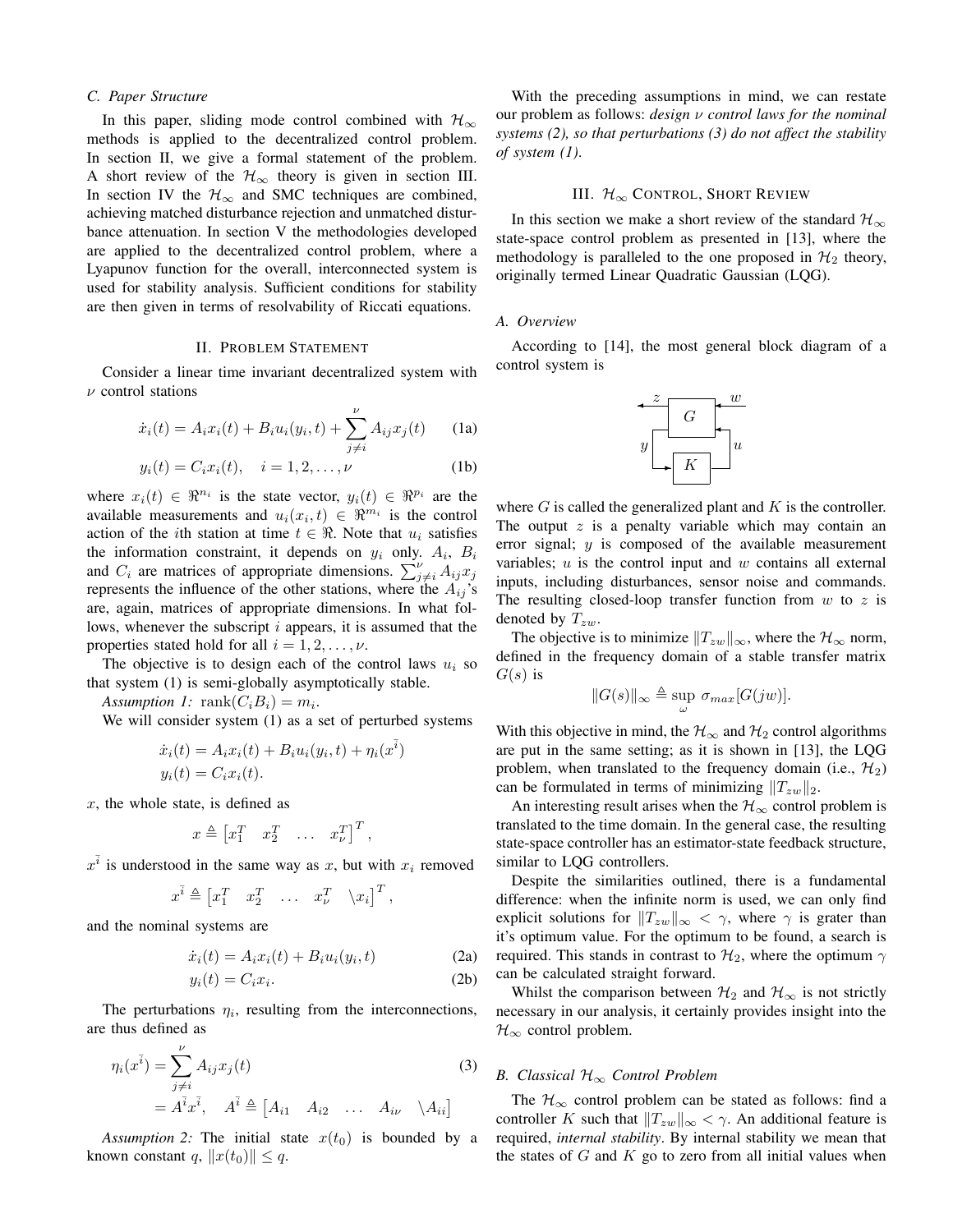$w = 0$ . A controller K which is internally stabilizing is said to be *admissible*.

The solution to this problem requires a few assumptions. The generalized plant considered has the form

$$
G(s) = \begin{bmatrix} A & B_1 & B_2 \\ \hline C_1 & 0 & D_{12} \\ C_2 & D_{21} & 0 \end{bmatrix},
$$

where

$$
\left[\begin{array}{c|c} A & B \\ \hline C & D \end{array}\right] \triangleq C(sI - A)^{-1}B + D.
$$

Or in the time domain, G may be written as

$$
\dot{x} = Ax + B_1 w + B_2 u \tag{4a}
$$

$$
z = C_1 x + D_{12} u \tag{4b}
$$

$$
y = C_2 x + D_{21} w \tag{4c}
$$

I

*Assumption* 3:  $(A, B_1)$  is stabilizable and  $(C_1, A)$  is detectable.

*Assumption 4:*

*Assumption 5:*

$$
D_{12}^T \begin{bmatrix} C_1 & D_{12} \end{bmatrix} = \begin{bmatrix} 0 & I \end{bmatrix}
$$

$$
\begin{bmatrix} B_1 \\ D_{21} \end{bmatrix} D_{21}^T = \begin{bmatrix} 0 \\ I \end{bmatrix}
$$

Assumption 3 warrants that the resulting controller is admissible. Assumption 4 means that  $z$  has no cross weighting between the state and control, and that the control weight matrix is the identity. This assumption is only used to simplify the formulas derived and can be relaxed by a suitable coordinate transformation. Assumption 5 is dual to 4 and serves the same purpose.

## *C. Solution*

The solution is given in the form of a theorem.

*Theorem 1:* Given assumptions 3-5, there exists an admissible controller such that  $||T_{zw}||_{\infty} < \gamma$  iff the following three conditions hold.

1) There exists a real, positive semi-definite matrix  $X_{\infty}$ satisfying the Riccati equation

$$
X_{\infty}A + A^T X_{\infty} - X_{\infty} (B_2 B_2^T - \gamma^{-2} B_1 B_1^T) X_{\infty}
$$
  
+  $C_1 C_1^T = 0.$  (5)

2) There exists a real, positive semi-definite matrix  $Y_{\infty}$ satisfying the Riccati equation

$$
Y_{\infty}A + A^T Y_{\infty} - Y_{\infty} (C_2^T C_2 - \gamma^{-2} C_1 C_1^T) Y_{\infty} + B_1 B_1^T = 0.
$$
 (6)

3) The spectral radius of  $X_{\infty}Y_{\infty}$  is less than  $\gamma^2$ .

Moreover, when this conditions hold, one such controller is

$$
K_{sub}(s) \triangleq \left[\begin{array}{c|c}\n\hat{A}_{\infty} & -Z_{\infty}L_{\infty} \\
\hline\nF_{\infty} & 0\n\end{array}\right]
$$
\n(7)

where

$$
\hat{A}_{\infty} \triangleq A + \gamma^{-2} B_1 B_1^T X_{\infty} + B_2 F_{\infty} + Z_{\infty} L_{\infty} C_2
$$

$$
F_{\infty} \triangleq -B_2^T X_{\infty}, \quad L_{\infty} \triangleq -Y_{\infty} C_2^T
$$

$$
Z_{\infty} \triangleq (I - \gamma^{-2} Y_{\infty} X_{\infty})^{-1} \quad \Box
$$

Theorem 1 is a restatement of theorem 3 in [13] and it's proof can be found there.

The (suboptimal) controller  $K_{sub}$  in equation (7) can be realized with an estimator-state feedback structure as

$$
\dot{\hat{x}} = A\hat{x} + B_1 \hat{w}_{\text{worst}} + B_2 u + Z_{\infty} L_{\infty} (C_2 \hat{x} - y)
$$

$$
u = F_{\infty} \hat{x}, \quad \hat{w}_{\text{worst}} = \gamma^{-2} B_1^T X_{\infty} \hat{x}.
$$

In [15] it is shown that the  $\mathcal{H}_{\infty}$  norm in the frequency domain and the (truncated)  $\mathcal{L}_2$  induced norm of a linear system in the time domain are equivalent. This equivalence allows to understand the  $H_{\infty}$  problem in terms of *disturbance attenuation* and to assess stability in terms of Lyapunov functions. The following theorem is basically a restatement of the results found in [15].

*Theorem 2:* Suppose that,

- 1) Assumptions 3, 4 and 5 hold.
- 2) The conditions of theorem 1 are satisfied.

Then, the controller  $K_{sub}$  in (7) is internally stabilizing and

$$
\int_0^T z^T(s)z(s)ds \le \gamma^2 \int_0^T w^T(s)w(s)ds
$$

holds for any  $T > 0$ .

Moreover, the candidate Lyapunov function

$$
V(x, \hat{x}) = x^T X_{\infty} x + \gamma^2 \tilde{x} (Z_{\infty} Y_{\infty})^{-1} \tilde{x}
$$
 (8)

satisfies

$$
\dot{V} \le -||C_1x||^2 - ||u||^2 + \gamma^2 ||w||^2 \quad \Box \tag{9}
$$

## IV. MEASUREMENT SLIDING MODE CONTROL

As in [11], we approach the measurement sliding mode problem by a suitable change of coordinates. In this section however, we take into account the effect of the *unmatched* perturbations.

In what follows, we assume that the measurements have no noise, that is, the exogenous input  $w$  only contains disturbances and uncertainties.

The effect of the exogenous input w, via  $B_1$ , in system (4) can be represented as a vector consisting of two components, one that belongs to the space spanned by  $B_2$ , and another that belongs to the space orthogonal to  $B_2$ 

$$
B_1 w = B_2 B_2^+ B_1 w + B_2^{\perp} B_2^{\perp^+} B_1 w
$$
  

$$
B_1 w = B_2 w_m + B_2^{\perp} w_u,
$$

where the pseudoinverse  $B^+$  is defined as

$$
B^+ \triangleq (B^T B)^{-1} B^T
$$

and

$$
w_m = B_2^{\dagger} B_1 w, \quad w_u = B_2^{\perp^+} B_1 w.
$$

The first term,  $B_2w_m$ , enters through the same channel as the control and it is said that satisfies the *standard matching*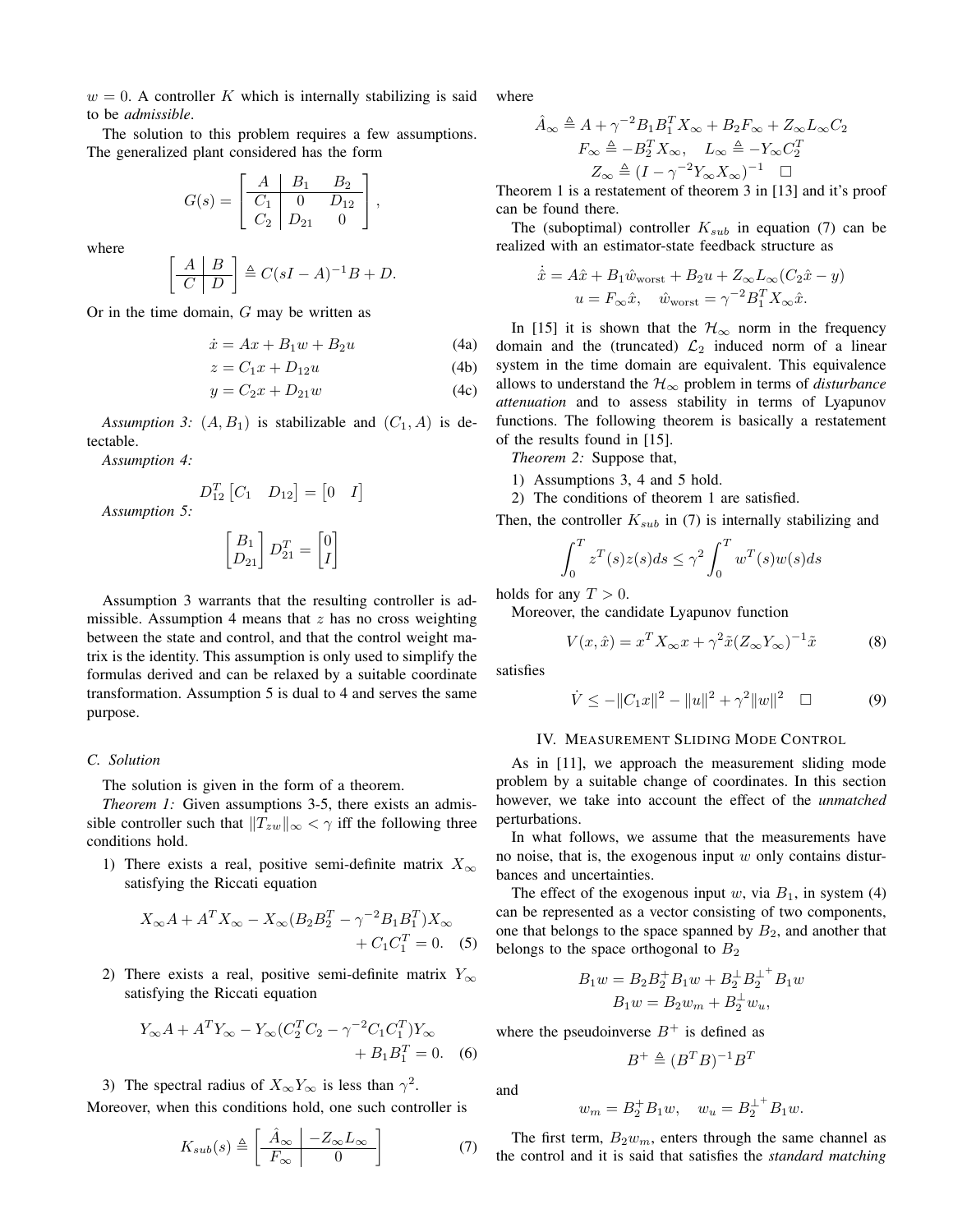*condition*. Sliding mode control (SMC) is an effective technique with the ability to withstand disturbances of the matched type. The main idea is to use a discontinuous control action in order to force the system's state into a desired surface, regardless of the matched uncertainties. Besides it's robustness property, sliding mode control has another advantage: the dynamic equations are of lower order than the original system. This is due to the fact that the sliding surface, being embedded in the state space, is of lower dimension.

SMC design is usually done in two steps. The first one is to design a desired sliding surface, and the second one is to design the control action which drives the system into the specified surface.

## *A. The Dynamic Sliding Surface*

When full information is available, the sliding surface can be set as

$$
\sigma(x) = Sx = 0,
$$

where  $S \in \mathbb{R}^{m \times n}$  provides stable dynamics. When the only information available is through the measurement variables y, one might be tempted to design an estimator (e.g., using the  $\mathcal{H}_{\infty}$  techniques described in the previous section) to reconstruct the state and use the estimation in place of  $x$ 

$$
\sigma = S\hat{x}.
$$

Following a similar analysis to the one developed in this paper, it is easy to show that an approach like this would be vulnerable to uncertainties, even of the matched type. The reasons should become clear latter, but roughly speaking, the problem is that the estimator filters out uncertainties.

Suppose that the system under consideration has the form

$$
\begin{bmatrix} \dot{x}_1 \\ \dot{x}_2 \end{bmatrix} = \begin{bmatrix} A_{11} & A_{12} \\ A_{21} & A_{22} \end{bmatrix} \begin{bmatrix} x_1 \\ x_2 \end{bmatrix} + \begin{bmatrix} w_u \\ u + \delta \end{bmatrix}
$$
 (10a)  

$$
y = \begin{bmatrix} C_{2_1} & C_{2_2} \end{bmatrix} \begin{bmatrix} x_1 \\ x_2 \end{bmatrix},
$$
 (10b)

and a transformation  $\bar{y} = T_y y$  exists, such that

$$
\begin{bmatrix} \bar{y}_1 \\ \bar{y}_2 \end{bmatrix} = \begin{bmatrix} C_{2_{11}} & 0 \\ 0 & I \end{bmatrix} \begin{bmatrix} x_1 \\ x_2 \end{bmatrix}
$$

where  $x_1 \in \mathbb{R}^{n-m}$ ,  $x_2 \in \mathbb{R}^m$ ,  $\bar{y}_1 \in \mathbb{R}^{p-m}$  and  $\bar{y}_2 \in \mathbb{R}^m$ . However, if the system doesn't have this structure, as long as assumption 1 holds, we can always find a suitable transformation. Such transformation is described in the appendix.

This particular form allows the use of  $x_2$  as a virtual control  $u<sub>v</sub>$  for the reduced order system

$$
\dot{x}_1 = A_{11}x_1 + A_{12}u_v + B_{11}w
$$
  

$$
B_{11} = B_2^{\perp^+}B_1, \quad u_v = x_2.
$$

 $x_2$  can be obtained by a simple transformation on the measurement variables, so it is only necessary to estimate  $x_1$ .

Suppose that conditions of theorem 1 are satisfied with

$$
B_1 \to B_{11} \quad C_1 \to I_{n-m \times n-m} \quad A \to A_{11}
$$
  

$$
B_2 \to A_{12} \quad C_2 \to C_{2_{11}}
$$

Notice that the reduced dimension of the problem broadens the class of system's satisfying such conditions.

We can estimate  $x_1$  as

$$
\dot{\hat{x}}_1 = A_{11}\hat{x}_1 + A_{12}u_v + \hat{w}_{u \text{ worst}} + Z_{\infty}L_{\infty}(C_{2_{11}}\hat{x}_1 - \bar{y}_1)
$$

and use the virtual control law

$$
u_v = \bar{y}_2 = F_{\infty} \hat{x}_1,
$$

so that the (dynamic) sliding surface becomes

$$
\sigma = -F_{\infty}\hat{x}_1 + \bar{y}_2
$$

$$
= \underbrace{[-F_{\infty} \quad I]}_{S} \begin{bmatrix} \hat{x}_1 \\ \bar{y}_2 \end{bmatrix} = 0.
$$

## *B. Enforcing the Sliding Modes*

The discontinuous control proposed is

$$
u(\hat{x}_1, y) = -M(\hat{x}_1, \bar{y}_2) \frac{\sigma}{\|\sigma\|},
$$

where  $M(\hat{x}_1, \bar{y}_2)$  is a positive scalar function satisfying

$$
M > \|F_{\infty}A_{\infty} - A_{21}\| \|\hat{x}_1\| + \|F_{\infty}Z_{\infty}L_{\infty} - A_{22}\| \|\bar{y}_2\| + \bar{\delta} \quad (11)
$$

with

$$
\bar{\delta} > \|\delta - A_{21}\tilde{x}\|
$$

By taking  $V_{\sigma}(\sigma) = ||\sigma||^2/2$  as a Lyapunov function we verify the stability of  $\sigma$ :

$$
\dot{V} = \sigma^T \dot{\sigma},\tag{12}
$$

the derivative of  $\sigma$  along time is

$$
\dot{\sigma} = S \left[ \begin{array}{c} A_{\infty} \hat{x}_1 - Z_{\infty} L_{\infty} \bar{y}_2 \\ A_{21} x_1 + A_{22} \bar{y}_2 + u + \delta \end{array} \right]
$$
  
=  $(-F_{\infty} A_{\infty} + A_{21}) \hat{x}_1 + (F_{\infty} Z_{\infty} L_{\infty} - A_{22}) \bar{y}_2$   
+  $\delta - A_{21} x_1 - M \frac{\sigma}{\|\sigma\|}$ 

Combining (12) and (13), one has

$$
\dot{V}_{\sigma_i} = -M||\sigma|| + \sigma^T \left[ (-F_{\infty} A_{\infty} + A_{21}) \hat{x}_1 + (F_{\infty} Z_{\infty} L_{\infty} - A_{22}) \bar{y}_2 + \delta - A_{21} \tilde{x}_1 \right]
$$
  
\n
$$
\leq -||\sigma|| \left[ M - ||F_{\infty} A_{\infty} - A_{21}|| ||\hat{x}_1|| + ||(F_{\infty} Z_{\infty} L_{\infty} - A_{22})|| ||\bar{y}_2|| + \bar{\delta} \right]
$$
  
\n
$$
\leq 0.
$$

## *C. The Sliding Dynamics*

To determine the dynamics of the sliding mode, we first obtain the equivalent control  $u_{eq}$ , see [16],

$$
\dot{\sigma} = -F_{\infty}(A_{11}\hat{x}_1 + A_{12}x_2 + \hat{w}_u_{\text{worst}} \n+ Z_{\infty}L_{\infty}(C_{2_{11}}\hat{x}_1 - \bar{y}_1)) \n+ A_{21}x_1 + A_{22}x_2 + u_{eq} + \delta = 0 \nu_{eq} = -(A_{21}x_1 + A_{22}x_2 + \delta) \n+ F_{\infty}(A_{11}\hat{x}_1 + A_{12}x_2 + \hat{w}_u_{\text{worst}} \n+ Z_{\infty}L_{\infty}C_{2_{11}}(\hat{x}_1 - x_1)),
$$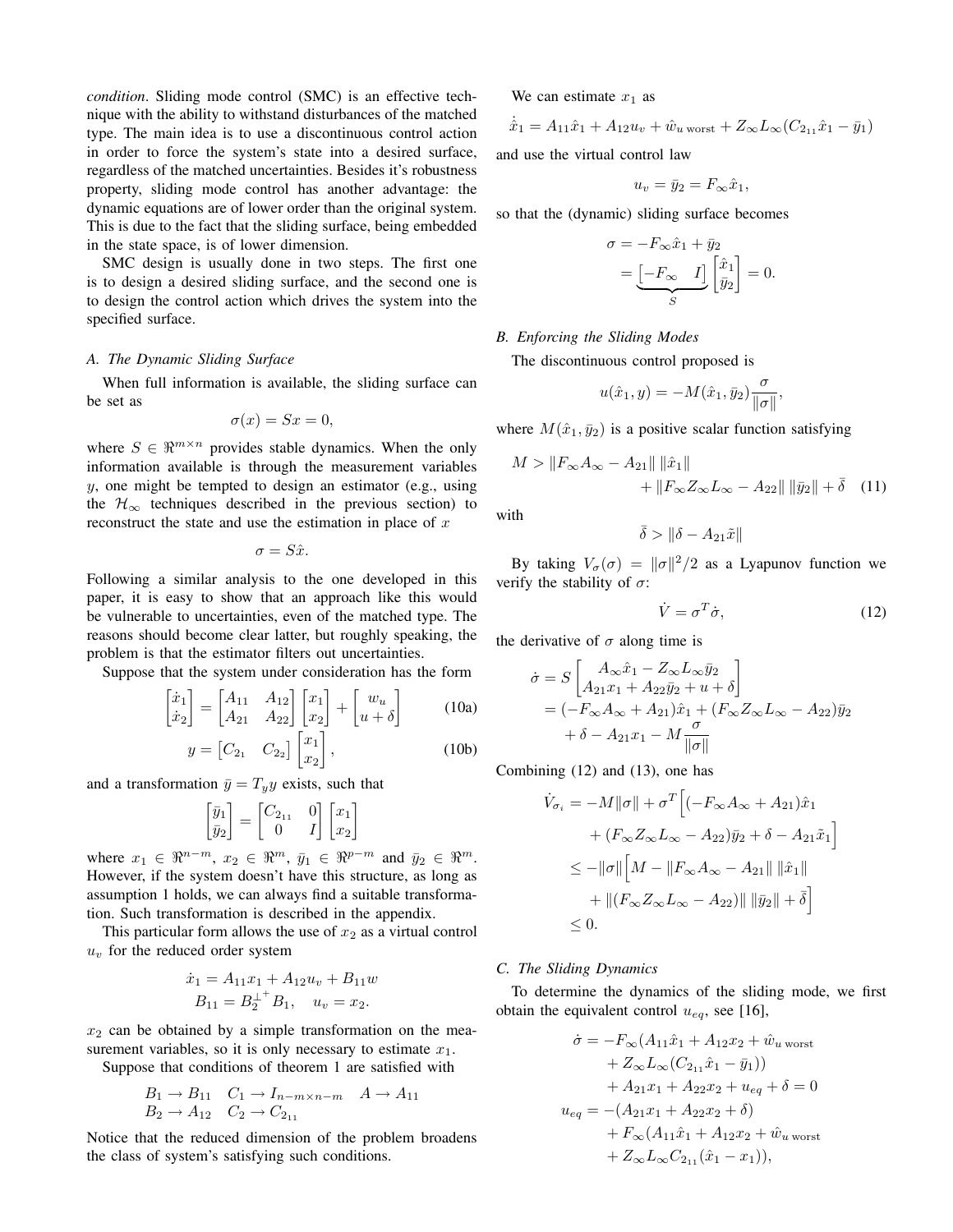and then substitute  $u_{eq}$  in the system's equations

$$
\begin{aligned}\n\dot{x}_2 &= F_{\infty}(A_{11}\hat{x}_1 + A_{12}x_2 + \hat{w}_u) \\
&\quad + Z_{\infty}L_{\infty}C_{2_{11}}(\hat{x}_1 - x_1) \\
&= F_{\infty}(A_{11}x_1 + A_{12}x_2 + w_u + \dot{\tilde{x}}_1) \\
\dot{x}_1 &= A_{11}x_1 + A_{12}x_2 + w_u.\n\end{aligned}
$$

Where it is verified that the matched disturbance is successfully rejected.

A similar analysis, using a full order observer would show that the system is susceptible even to matched perturbations.

#### V. APPLICATION TO DECENTRALIZED CONTROL

We can write system (1) using  $\mathcal{H}_{\infty}$  notation as

$$
\dot{x}_i = A_i x_i + B_{i1} \underbrace{w_i}_{A^i} + B_{i2} u_i
$$

$$
y_i = C_{i2} x_i.
$$

After the transformation described in the appendix

$$
\begin{bmatrix}\n\dot{x}_{i1} \\
\dot{x}_{i2}\n\end{bmatrix} =\n\begin{bmatrix}\nA_{i11} & A_{i12} \\
A_{i21} & A_{i22}\n\end{bmatrix}\n\begin{bmatrix}\nx_{i1} \\
x_{i2}\n\end{bmatrix} +\n\begin{bmatrix}\nw_{iu} \\
u_i + \delta\n\end{bmatrix}
$$
\n
$$
\begin{bmatrix}\n\bar{y}_{i1} \\
\bar{y}_{i2}\n\end{bmatrix} =\n\begin{bmatrix}\nC_{i2_{11}}x_{i1} \\
x_{i2}\n\end{bmatrix}.
$$

Select a candidate Lyapunov function for the interconnected system

$$
V = \sum_{i=1}^{\nu} V_i,
$$

with each  $V_i$  defined as in (8). For each Lyapunov function

$$
\dot{V}_i \le -||x_{i1}||^2 - ||x_{i2}||^2 + \gamma_i^2 ||x^{\bar{i}}||^2
$$
  
= -||x<sub>i</sub>||<sup>2</sup> +  $\gamma_i^2 ||x^{\bar{i}}||^2$ ,

so the derivative of  $V$  along time is

$$
\dot{V} \leq -\sum_{i=1}^{\nu} \left( \|x_i\|^2 - \gamma_i^2 \|x^{\bar{i}}\|^2 \right)
$$
\n
$$
= -\|x\|^2 + \sum_{i=1}^{\nu} \left( \gamma_i^2 \sum_{j \neq i}^{\nu} \|x_j\|^2 \right)
$$
\n
$$
= -\|x\|^2 + \sum_{i=1}^{\nu} \left( \gamma_i^2 \sum_{j=1}^{\nu} \|x_j\|^2 \right) - \sum_{i=1}^{\nu} \left( \gamma_i^2 \|x_i\|^2 \right)
$$
\n
$$
\leq -\|x\|^2 \left( 1 - \sum_{i=1}^{\nu} \gamma_i^2 \right)
$$
\n
$$
= -\|x\|^2 \left( 1 - \|\gamma\|^2 \right), \quad \gamma \triangleq \left[ \gamma_1 \quad \cdots \quad \gamma_{\nu} \right]^T.
$$

So, if  $\|\gamma\| < 1$ , where each  $\gamma_i$  satisfies the conditions of theorem 1, we have an asymptotically stable system.

We only need to determine the bounds  $\overline{\delta}_i$ . From the appendix,

$$
\delta_i = w_{im} + C''_{21} w_{iu}
$$

If the initial estimation error is known, it can be used to estimate  $\delta$ . If not, we may take a conservative approach (setting  $\hat{x}(0) = 0$ )

$$
\bar{\delta}_i = \|B_{i2}^+ B_{i1} + C_{i_{21}}'' B_{i2}^{\perp^+} B_{i1} - A_{i_{21}}\|q
$$

Thus, for any initial condition  $x(t_0)$  we can find a set  $\overline{\delta}_i$ . So, if conditions of theorem 1 are satisfied, we obtain a set of controllers achieving semi-global stability for system (1).

#### *A. Step by Step Algorithm Description*

To summarize the analysis just developed, we provide the step by step algorithm needed for the design process:

- 1) Propose  $\gamma$  such that  $\|\gamma\|^2 < 1$ .
- 2) Verify conditions of theorem 1. If they hold, determine the sliding surfaces  $\sigma_i$  as in (7).
- 3) Calculate gain matrices  $M_i(\hat{x}_{i1}, \bar{y}_{i2})$  as in (11). Set  $u_i(\bar{y}_i) = -M_i(\hat{x}_{i1}, \bar{y}_{i2}) \frac{\sigma}{\|\sigma\|}.$

## *B. Numerical Example*

Consider two identical interconnected systems

$$
\begin{bmatrix} \dot{x}_{i1} \\ \dot{x}_{i2} \\ \dot{x}_{i3} \end{bmatrix} = \begin{bmatrix} 0 & 1 & 0 \\ -2 & -3 & 4 \\ -11 & -6 & -1 \end{bmatrix} \begin{bmatrix} x_{i1} \\ x_{i2} \\ x_{i3} \end{bmatrix} + \begin{bmatrix} 0 \\ 0 \\ 1 \end{bmatrix} u_i + \\ + \begin{bmatrix} 0.2 & -0.5 & 0.1 \\ -1 & 0.1 & 0.2 \\ 12 & 5.5 & 3 \end{bmatrix} \begin{bmatrix} x_1^{\bar{i}} \\ x_2^{\bar{i}} \\ x_3^{\bar{i}} \end{bmatrix} \quad (15)
$$

with outputs

 $\sqrt{ }$ 

$$
\begin{bmatrix} y_{i1} \\ y_{i2} \end{bmatrix} = \begin{bmatrix} 5 & 0 & 0 \\ 0 & 0 & 1 \end{bmatrix}, \quad i = 1, 2.
$$

Notice that the system is already in the form of equation (10), so we proceed directly with the algorithm above. A possible set of  $\gamma$ 's is

$$
\gamma_i = 0.67, \quad ||\gamma||^2 = 2\gamma_i^2 = 0.9
$$

The reduced order problem is given by

$$
A = \begin{bmatrix} 0 & 1 \\ -2 & -3 \end{bmatrix}
$$
  
\n
$$
B_1 = \begin{bmatrix} 0.2 & -0.5 & 0.1 \\ -1 & 0.1 & 0.2 \end{bmatrix}, \quad B_2 = \begin{bmatrix} 0 \\ 4 \end{bmatrix},
$$
  
\n
$$
C_1 = I, \quad C_2 = \begin{bmatrix} 5 & 0 \end{bmatrix}.
$$

The conditions of theorem 1 are satisfied with

$$
X_{i\infty} = \begin{bmatrix} 2.864 & 0.480 \\ 0.478 & 0.222 \end{bmatrix}, \quad Y_{i\infty} = \begin{bmatrix} 0.155 & -0.060 \\ -0.060 & 0.149 \end{bmatrix}.
$$

Since the control is scalar, we can set  $u_i = -M \operatorname{sign}(\sigma_i)$ . A conservative approach for the gain (given  $\hat{x}_{i1}(0) = \hat{x}_{i2}(0)$  = 0,  $x_{i1}(0) = x_{i2}(0) = x_{i3}(0) = 1$ ) is

 $M = 10$ 

A simulation of the interconnected system is shown in Figure 1, where the stability of the system is verified. In Figure 2, there is a plot of the control action (smoothed by a linear function and a saturator). It can be seen that the control effort is reasonable.